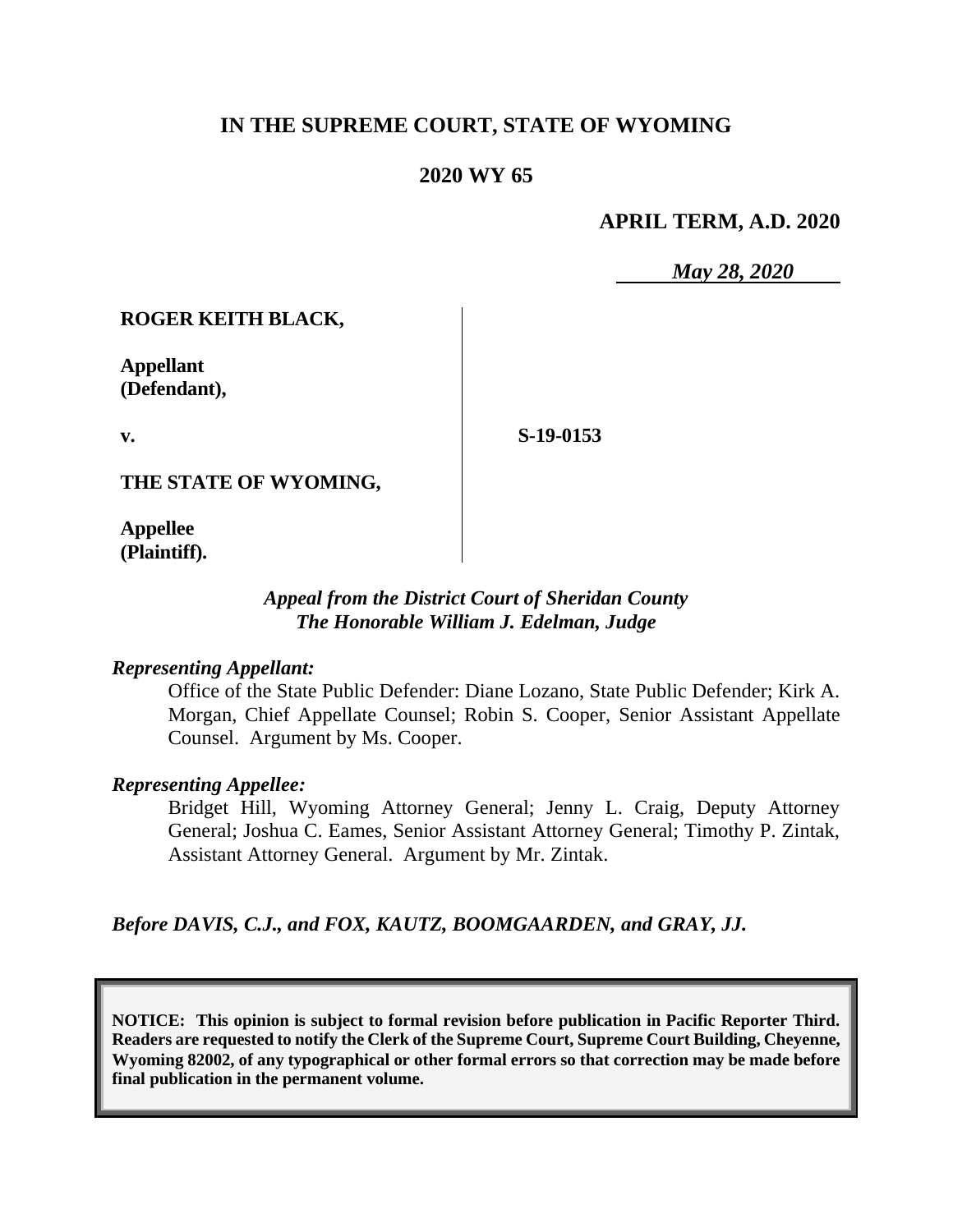#### **DAVIS, Chief Justice**.

[¶1] Roger Black was charged with and convicted of one count of conspiracy to deliver a controlled substance and four counts of delivery of a controlled substance based on transactions with a confidential informant. He appeals the district court's refusal to instruct the jury on his entrapment theory of defense. We conclude that the evidence was sufficient to warrant the requested instruction and reverse.

#### **ISSUE**

[¶2] Mr. Black presents a single issue on appeal, which we restate as:

Did the district court err when it refused to instruct the jury on Mr. Black's entrapment defense?

# **FACTS<sup>1</sup>**

[¶3] Tabitha Charles worked as a confidential informant (CI) for the Wyoming Department of Criminal Investigation (DCI) from September 1, 2017 through October 2017. As a CI, she was paid to make controlled drug purchases in the Sheridan area, and in that period, made eight to ten controlled purchases of methamphetamine and earned seven to eight hundred dollars.<sup>2</sup>

[¶4] DCI initially directed Ms. Charles to make controlled purchases from a target named Linda Bradford. On or around September 24, 2017, Ms. Charles attended a party at Ms. Bradford's home, and Ms. Bradford introduced her to Roger Black. Mr. Black then became a DCI target when Ms. Charles informed DCI that he had told her that if she was unable to get methamphetamine from Linda Bradford, he could obtain it for her.<sup>3</sup>

[¶5] On September 25, 2017, at around 2:00 in the afternoon, Ms. Charles placed a call to Mr. Black and asked to purchase a hubcap for \$150.<sup>4</sup> She made the call while at DCI

<sup>&</sup>lt;sup>1</sup> These facts are taken from the testimony and recorded buys admitted into evidence at Mr. Black's jury trial. They are presented in the light most favorable to Mr. Black in accordance with our standard of review, which requires that we view the evidence in the light most favorable to a defendant who is refused a theory of defense instruction. *Garza v. State*, 2020 WY 32, ¶ 18, 458 P.3d 1239, 1243 (Wyo. 2020) (quoting *James v. State*, 2015 WY 83, ¶ 18, 357 P.3d 101, 105 (Wyo. 2015)).

<sup>2</sup> When she made these controlled purchases, DCI would search Ms. Charles to ensure that she had no drugs or cash on her person and would then provide her with cash to buy drugs from targets of DCI's investigations. DCI also outfitted her with a transmitter and monitored and recorded the controlled purchases, and also maintained mobile surveillance.

<sup>&</sup>lt;sup>3</sup> The record does not tell us the circumstances of the conversation between Ms. Charles and Mr. Black, who initiated the discussion of obtaining methamphetamine, or what precisely was said.

<sup>4</sup> A hubcap is code for one gram of methamphetamine.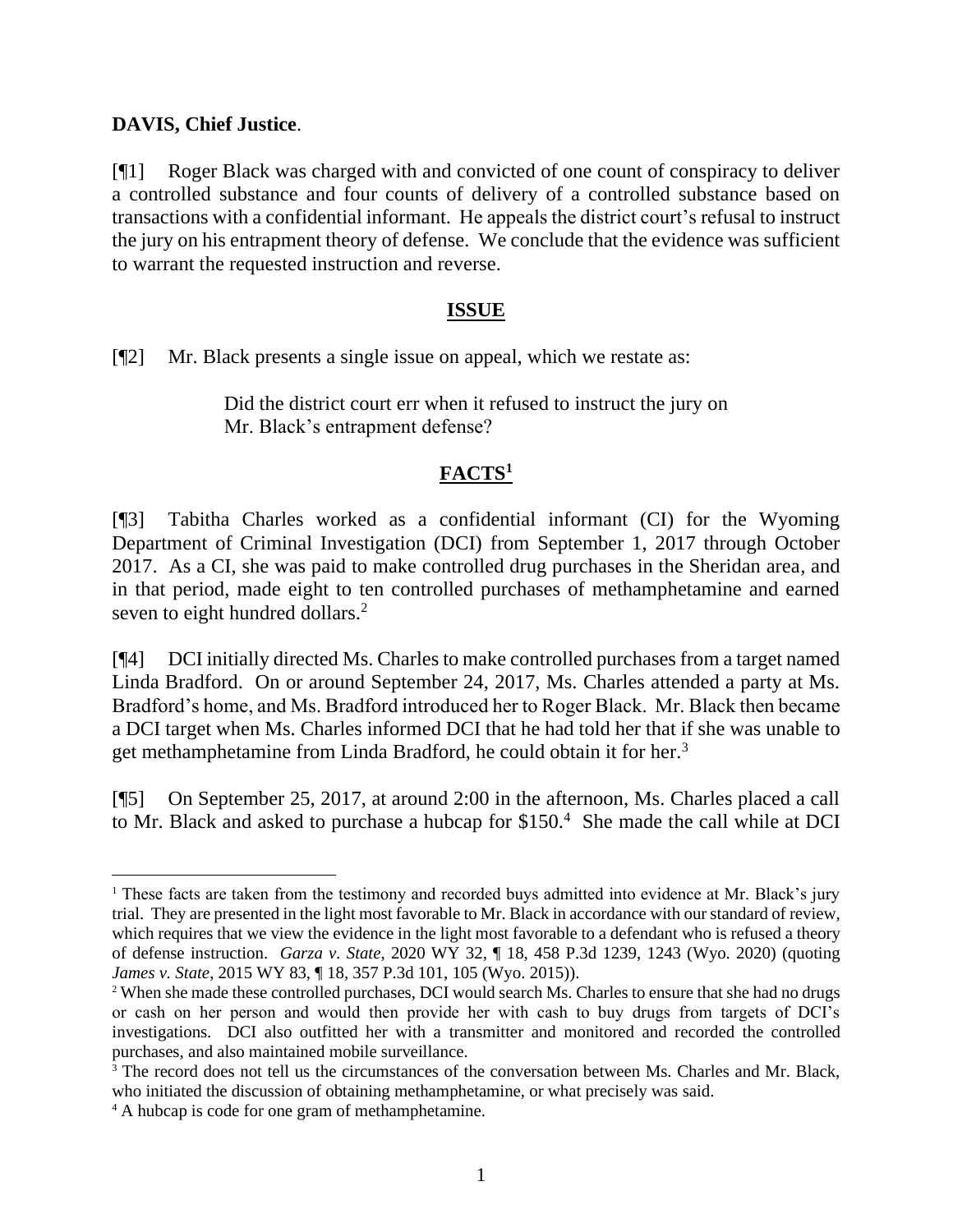headquarters and with DCI monitoring the call. Mr. Black said he would need a minute and would give her a holler.

[¶6] Mr. Black called Ms. Charles back at 4:10 that afternoon. She was still in the DCI office when she received the call, and it was again monitored and recorded. Mr. Black informed her that he struck out at the first place, but that he had one more place he could try. He told her he needed to know how many hubcaps she wanted, to which she responded that it depends on the "car place" he goes to and that she has \$150 if he will cover the cost of a hubcap for her. He told her that he did not have the money to cover it, and she swore in response. He then asked if she wanted to go along, and she agreed to meet him at his home in five minutes.

[¶7] After they met, the two drove to a dog park to wait for Mario Watt, the person from whom Mr. Black hoped to buy the methamphetamine. Ms. Charles asked Mr. Black if he was disappointed in her for wanting the drugs, and he responded that he had "been there, done that," and also that it would "be better if you didn't do it." A little later, Mr. Black asked her, "Why do you want to get so much for anyway?" As they continued to wait for Mr. Watt, they had the following exchange:

> Black: But, I'm going to tell you right now, I mean, I want you for my fucking self, period, I do …

Charles: Okay.

Black: I mean, that's it, and uh, if it don't happen, I'll still be your friend, you know. And that's it, in a nutshell.

Charles: In a nutshell … [inaudible] [laughter]

Black: [Laughter] I figured you already knew that. What'd you think, anyway, did you know that already? Of course you did?

Charles: Well, kind of. I mean, you said you had motives, and I assumed your motives.

Black: And it ain't just the, fucking, I mean, I like you, I just not to have sex, period, that's it. You know, it's like …

Charles: Oh. [Laughter] It's not? Or it is?

Black: Not only.

Charles: Oh, okay. I was like 'what'? [Laughter]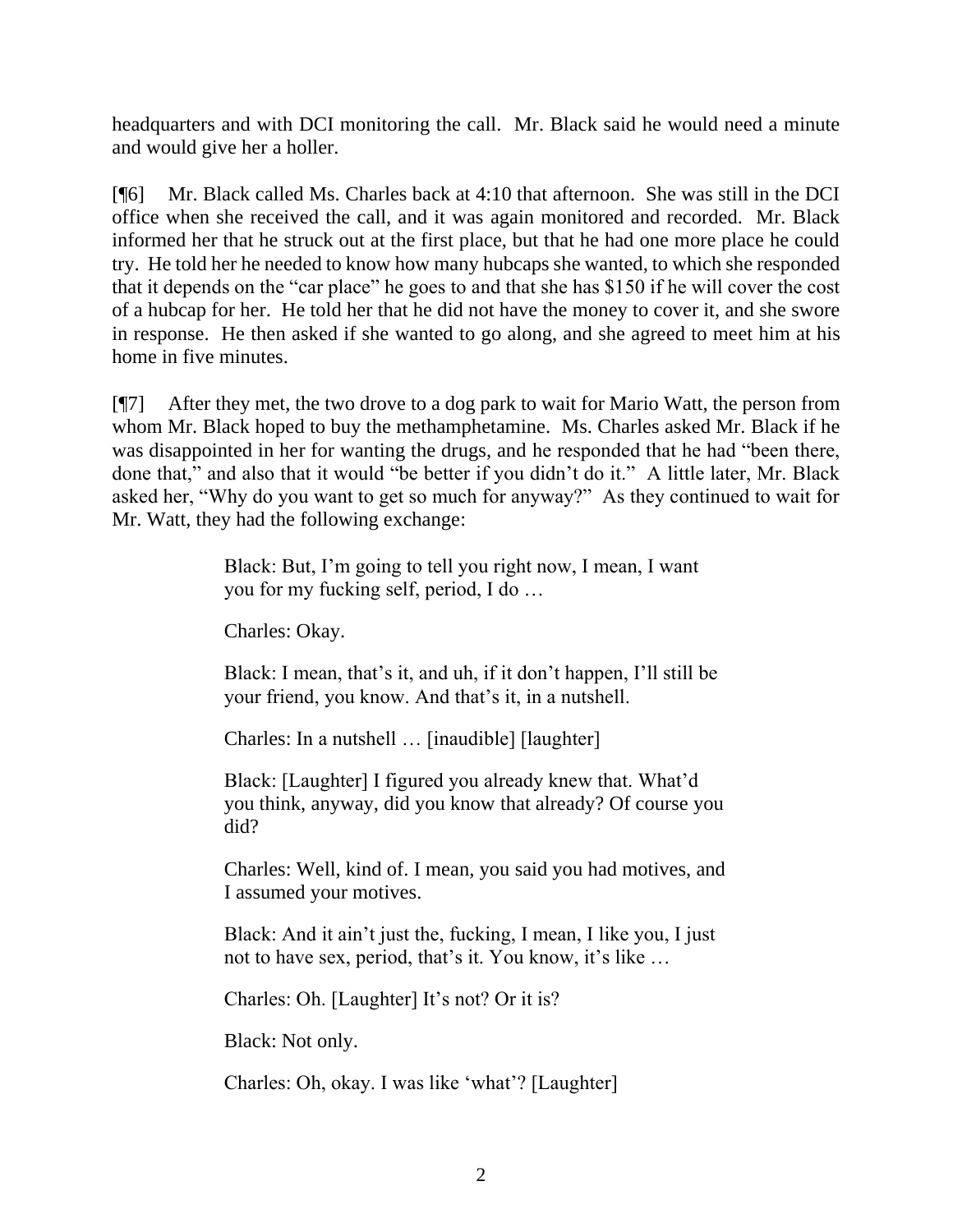Black: [Laughter]

Charles: Fuck, Sally, don't be too straightforward, okay?

Black: But you know that I'm saying, a little more than that, you know? [Laughter]

Charles: Yeah.

[¶8] Mr. Watt eventually showed up at the dog park but did not have any methamphetamine, and Mr. Black and Ms. Charles left the park to return to Mr. Black's apartment. On the way, he stopped at another location to see if he could find someone to sell him methamphetamine but found no one there. At that point, he stated, "Can't think of anyone else offhand," and returned to his apartment. Before they parted ways, Ms. Charles asked, "You'll just call me," to which Mr. Black responded, "If that's what you want." They continued to talk, with Mr. Black expressing doubt that she would return after leaving his apartment and her assuring him that he would see her again and that she was hoping that he would get a call.

[¶9] Ms. Charles returned to the DCI office and was searched and returned the buy money. Later that evening, Mr. Black called her and told her that he was able to get some methamphetamine for her. DCI again fitted her with a wire and gave her money to make the buy. She then went to Mr. Black's apartment and paid him \$100 for what turned out to be 1.2 grams of methamphetamine. Before he gave her the methamphetamine, he expressed his reluctance because her mother was proud of her for not using drugs, but also said that she was a grown woman who could decide for herself. Later in the conversation, she asked why he would not get high with her, and he responded, "I'm trying to be good." She pressed again, stating, "Come on, Roger, please," and he responded, "Please don't do that." When she eventually left, she told him she would return to stay the night at his apartment.

[¶10] Ms. Charles returned to the DCI office where she was searched and turned over the 1.2 grams of methamphetamine and the remaining fifty dollars of the buy money. She did not return to Mr. Black's apartment that evening.

[¶11] Ms. Charles was in contact with Mr. Black again concerning the possibility of buying methamphetamine in late September or early October, and she learned that he had been able to purchase a gram of methamphetamine and might be able to obtain two eight balls for her.<sup>5</sup> At 1:30 p.m. on October 2, 2017, Ms. Charles met with DCI and was again fitted with a wire and given money to purchase methamphetamine from Mr. Black. During that buy, she obtained seven-tenths of a gram of methamphetamine. She also talked with him about getting the two eight balls and about her financial troubles and need for money.

<sup>&</sup>lt;sup>5</sup> An eight ball is an eighth of an ounce or 3.5 grams of methamphetamine.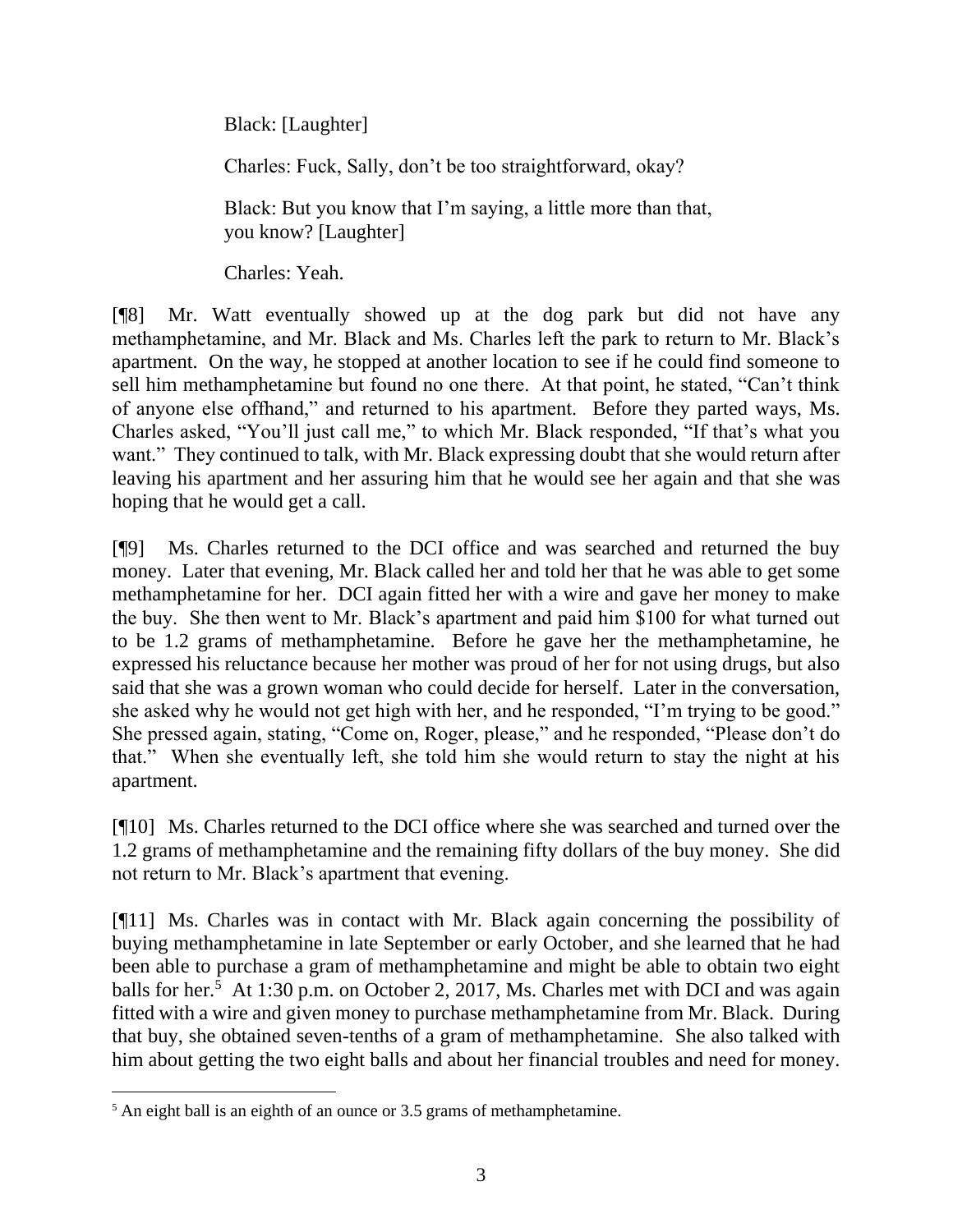She told him that she wanted to get the eight balls through him and not through Linda Bradford, and that she had an extra \$100 if she was able to do it through him. Toward the end of their conversation, she told him she just needed to do one or two more buys to pay off her fines, and then she would be able to go to Florida with him. He said he was not sure if he could get the eight balls but that he would check with a couple of people.

[¶12] Later that same day, at about 5:30 p.m., Mr. Black contacted Ms. Charles and told her he might be able to buy two eight balls of methamphetamine for her through Mario Watt. Ms. Charles contacted DCI and was once again fitted with a wire and given \$500 in buy funds. Mr. Black picked her up at her home, and they drove to the same dog park they had earlier visited. While they waited at the dog park, Mr. Black took a call and then told Ms. Charles "he doesn't have it." Mr. Black then said they might not be able to get the methamphetamine, and he and Ms. Charles briefly argued, because she believed he had definitely said he could obtain it. He told her that "nothing's a sure thing," and that all he had said was, "I bet I know who can hook us up." He then said, "Hopefully this guy will come through."

[¶13] They continued to wait in Mr. Black's vehicle at the dog park, and he again called his source, who said he would be down. While they continued to wait, Mr. Black and Ms. Charles had the following exchange:

> Black: Hey, I didn't even have to like coax you, or anything, that last kiss you gave me. That was fucking nice. You just kissed me.

Charles: Yep.

Black: That was good.

[¶14] Shortly after that, Ms. Charles asked Mr. Black if he had the \$500 to cover the buy, and he responded that he did not. They went back and forth on whether she would front him the money to make the buy, and she instructed him to drop her off at her mother's house, that she would give him the money to make the buy, and that she would tell her mother that she was going to stay the night with him. When he asked her what she wanted him to get, she told him that she would prefer eight balls, but if he can only get grams, then he should obtain those. He dropped her off and returned about forty minutes later with what he called four good grams, which later weighed in at five grams with the baggie. Ms. Charles then told him that she would come over to his house in about an hour and that she had told her mom that she was going to stay the night there. After he left, DCI agents picked her up, and she turned the drugs over to them. She did not return to Mr. Black's home that evening.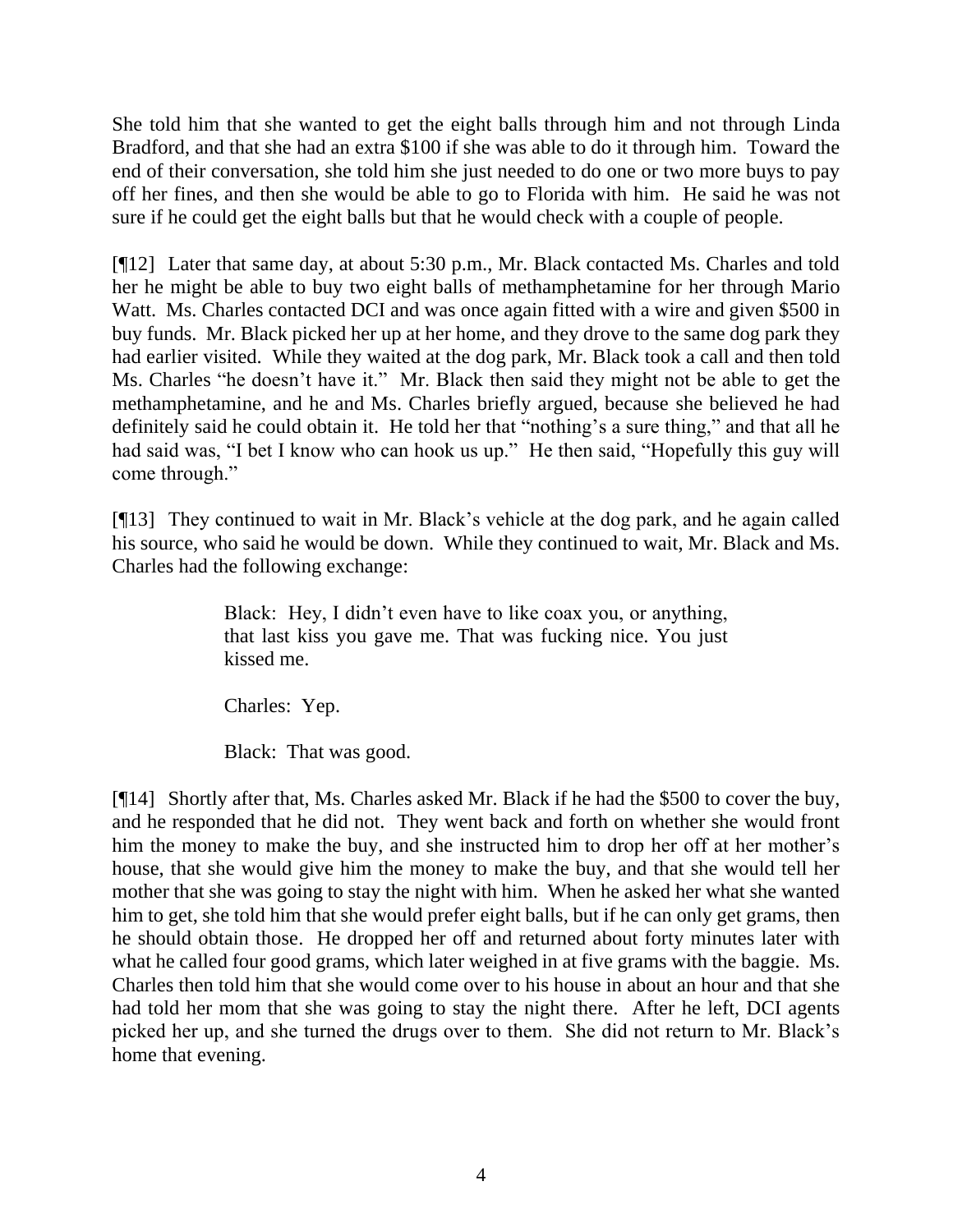[¶15] On October 12, 2017, Ms. Charles met with DCI agents and informed them that she believed that she would be able to purchase additional methamphetamine from Mr. Black, again through Mario Watt. She was again fitted with a wire and given buy funds. The controlled buy took about five hours and was originally called off after four hours because Mr. Black had been unable to make contact with Mr. Watt. At that point Ms. Charles told Mr. Black that the buy was off. She returned to DCI and was searched, the wire was removed, and the buy funds were returned.

[¶16] About eight minutes later, Mr. Black called Ms. Charles and told her that he had been able to reach Mario Watt, and the deal was on. Ms. Charles was again searched, fitted with a wire, and provided buy funds. She then walked to her house and waited outside for Mr. Black to pick her up. After he picked her up, he told her she could not go to the buy with him, and they drove for several minutes before he dropped her at a gas station to wait for him. During that drive, he told her that he would not do the deal if, as they had discussed, the price was too high. They then had the following exchange:

> Charles: For \$600, I better not get anything less than fucking six grams.

> Black: So if he says five and a half grams, you don't want it? I'm just being real here. You know, I'm just saying for instance.

> Charles: If I get fucking five and a half grams, I'm gonna be pissed, but I'll take it. [Laughs] Just saying.

> Black: Okay. Now don't be pissed so pissed that you leave me straight for three or four days and not give me no gas money no more. Okay? I'm gonna need some gas money.

> Charles: As long as you fucking help me out, I'll help you out.

Black: Okay I will. What the fuck the deal is? What the fuck? I ain't getting nothing out of this shit. I'm committing a fucking felony for you.

Charles: You are not committing nothing because nobody's fucking going to say a fucking word.

[¶17] Mr. Black returned about thirty minutes after dropping Ms. Charles at the gas station. He told her, "I did the best I could for you," and gave her what later weighed in at six grams of methamphetamine with the baggie. He then told her, "Take care of your tickets, don't worry about me." As they parted, Ms. Charles promised to see him later.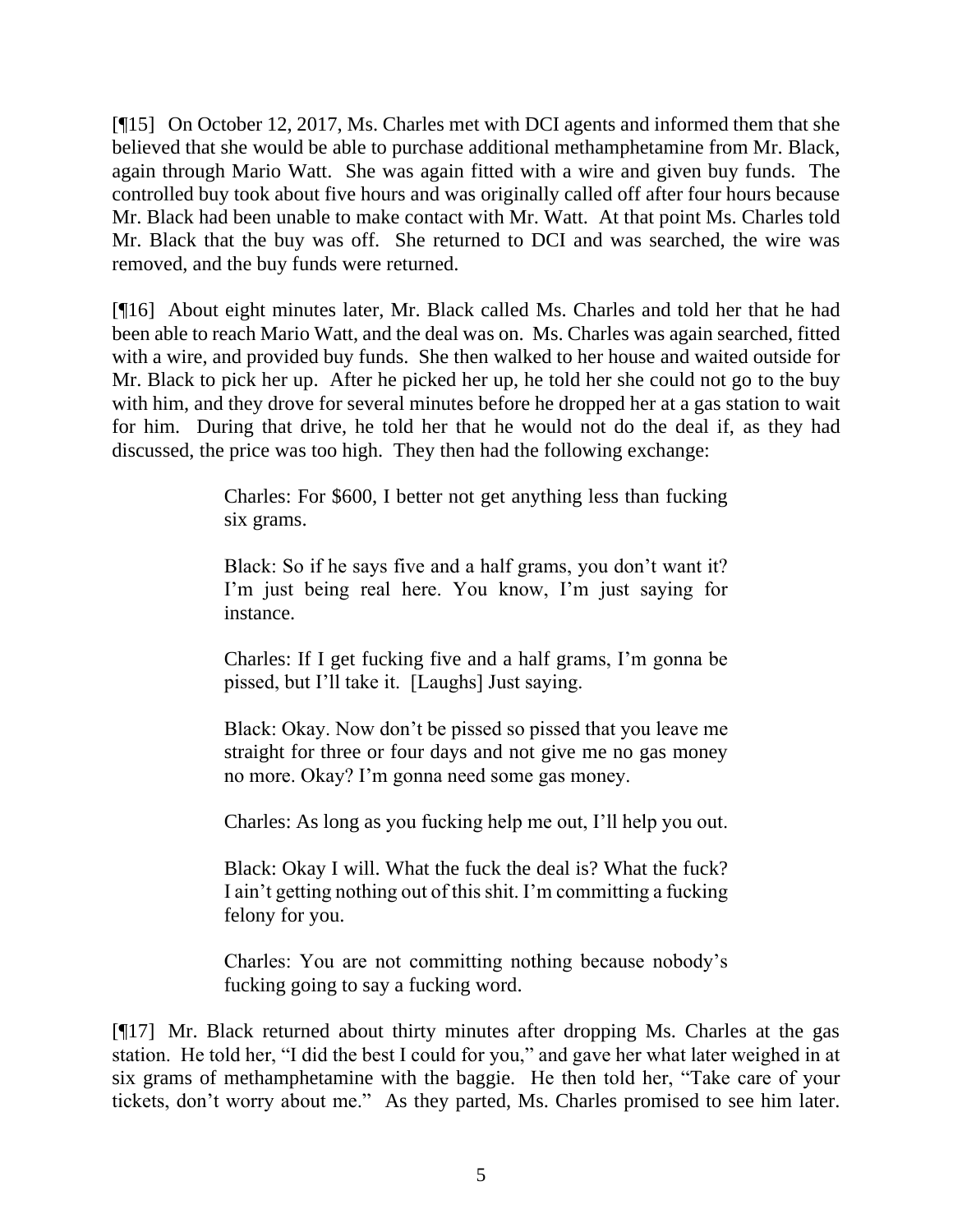She was then picked up by DCI and was searched and turned over the drugs. She did not go to Mr. Black's home that evening.

[¶18] Mr. Black was arrested on October 31, 2017, and the State filed an information charging him with one count of conspiracy to deliver a controlled substance and four counts of delivery of a controlled substance. Before trial, he asserted entrapment as his theory of defense and requested that the jury be instructed with the criminal pattern instruction on entrapment.

[¶19] A jury trial was held December 19-21, 2018, and after both parties rested, Mr. Black renewed his request for an entrapment instruction. The State objected to the instruction. It did not argue that Mr. Black was predisposed to commit the charged crimes, but instead claimed there was no evidence of extraordinary temptation or inducement that would warrant the giving of the instruction. Defense counsel responded:

Well, Your Honor, I think that the opposite is the case.

I think there's been testimony that she solicited these buys.

There's been testimony that she asked Black to use drugs with her.

There's been testimony that she lied repeatedly to get him to use drugs.

There were at least, not inducements, but suggestions [to] have a romantic or sexual relationship.

There's evidence that at least on one occasion Mr. Black declined to use drugs with her and encouraged her not to use drugs.

So, I think this – the Court has some discretion in this matter, certainly.

But I believe that this is evidence that Mr. Black did not have a stash of drugs ready and waiting to deliver to people.

So, I think in this matter, the evidence is  $-$  is sufficient to at least give the instruction, Your Honor.

[¶20] The district court refused Mr. Black's entrapment instruction. It explained: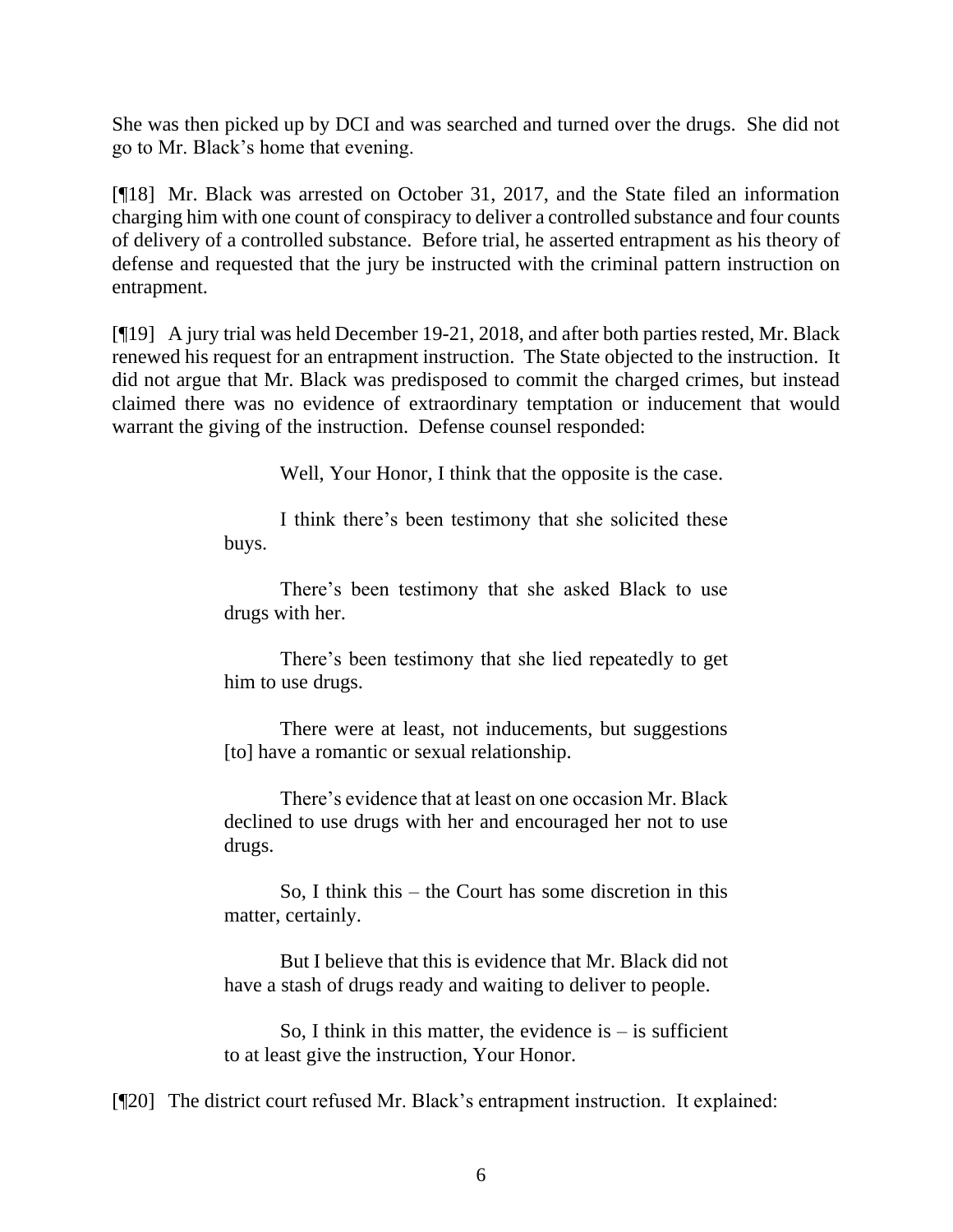The Court is well familiar with the law of entrapment in the State of Wyoming.

And the Supreme Court has repeatedly held that a mere offer to purchase does not constitute sufficient evidence to warrant an entrapment instruction.

The Court's recollection of the testimony is that Ms. Charles was introduced to Mr. Black through a third person who was also a purveyor of methamphetamine.

It does not appear in the record that that introduction was generated at the behest of the State. Instead, it was just sort of a happenstance sort of occurrence.

It was after that that Ms. Charles approached the Defendant and requested controlled substances.

There does not appear to be any sort of extraordinary effort on the part of the State to tempt Mr. Black into providing that controlled substance.

There were no promises made.

There was no indication by Ms. Charles that she had offered to purchase the drugs at a rate greater than the going rate of methamphetamine.

There is no testimony to establish that she made any representations that Mr. Black would receive anything other than money in exchange for the controlled substances.

And so at this time I find that there is insufficient evidence to warrant instructing the jury on entrapment.

The defense clearly will be able to argue about the credibility of Ms. Charles, given her testimony. But I am going to decline to instruct the jury on that subject.

[¶21] The jury returned a verdict of guilty on all counts, and the district court sentenced Mr. Black to concurrent prison sentences of ten to fifteen years on each count. Mr. Black filed a timely notice of appeal to this Court.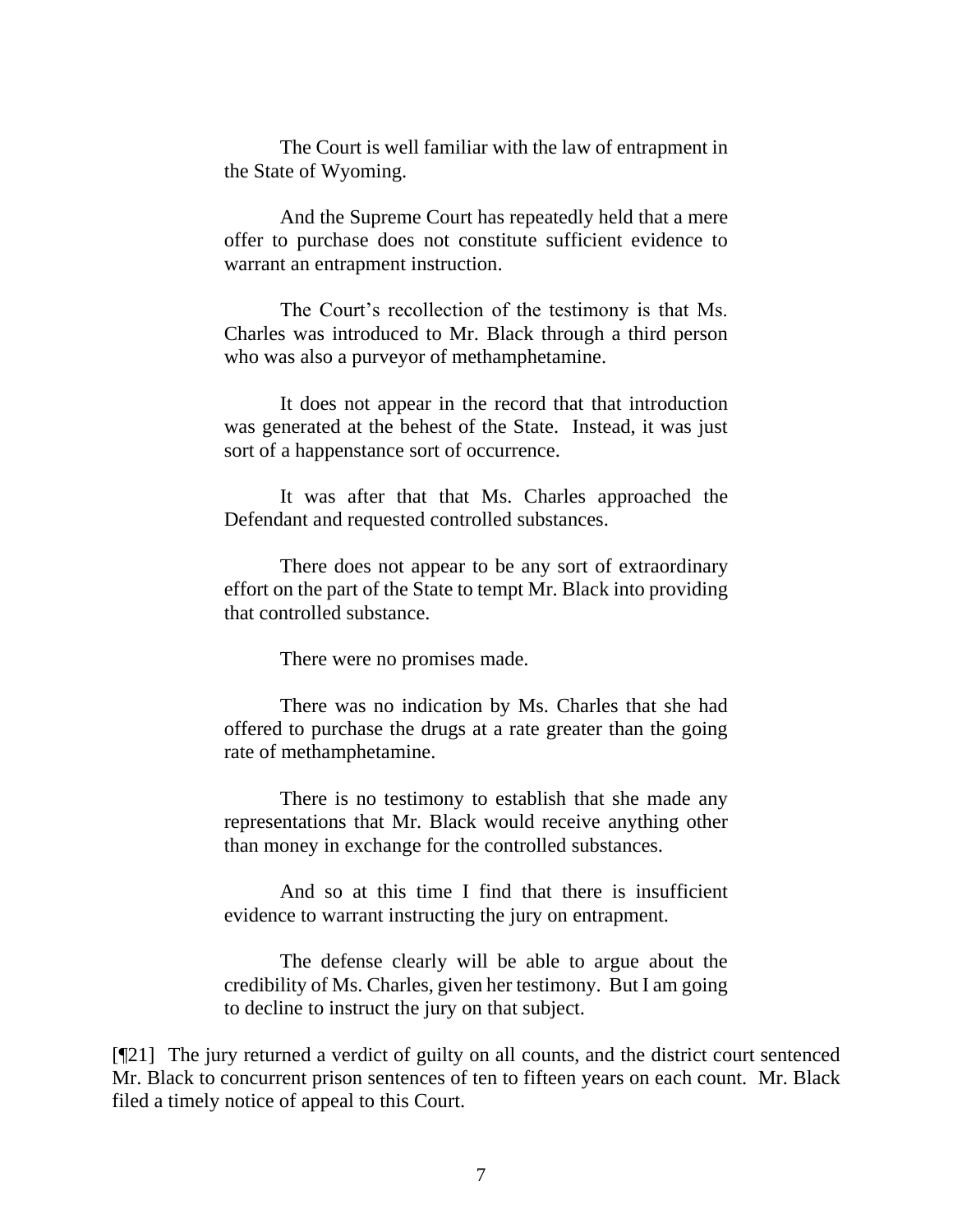## **STANDARD OF REVIEW**

[¶22] "The failure to give an offered instruction on the law related to a theory of defense is a due process issue, which this Court reviews de novo." *Hopkins v. State*, 2019 WY 77, ¶ 18, 445 P.3d 582, 588 (Wyo. 2019) (quoting *Tingey v. State*, 2017 WY 5, ¶ 27, 387 P.3d 1170, 1178 (Wyo. 2017)). An erroneous refusal of a theory of defense instruction is "reversible error per se." *Swartz v. State*, 971 P.2d 137, 139 (Wyo. 1998) (quoting *Oien v. State*, 797 P.2d 544, 549 (Wyo. 1990)); *see also United States v. Ortiz*, 804 F.2d 1161, 1163-64 (10th Cir. 1986) ("This right is so important that the failure to allow a defendant to present a theory of defense which is supported by sufficient evidence is reversible error."). We have also said:

> Any competent evidence is sufficient to establish a defense theory even if it consists only of testimony of the defendant. *Best v. State*[, 736 P.2d 739, 745 \(Wyo. 1987\).](http://www.westlaw.com/Link/Document/FullText?findType=Y&serNum=1987059333&pubNum=0000661&originatingDoc=I83b12d305e9b11ea8ca38f2a40fc1f89&refType=RP&fi=co_pp_sp_661_745&originationContext=document&vr=3.0&rs=cblt1.0&transitionType=DocumentItem&contextData=(sc.Search)#co_pp_sp_661_745) We view the evidence in a light favorable to the accused and the accused's testimony must be taken as entirely true to determine if the evidence is competent. *Duckett v. State*[, 966 P.2d 941, 944](http://www.westlaw.com/Link/Document/FullText?findType=Y&serNum=1998184646&pubNum=0000661&originatingDoc=I83b12d305e9b11ea8ca38f2a40fc1f89&refType=RP&fi=co_pp_sp_661_944&originationContext=document&vr=3.0&rs=cblt1.0&transitionType=DocumentItem&contextData=(sc.Search)#co_pp_sp_661_944)  [\(Wyo. 1998\).](http://www.westlaw.com/Link/Document/FullText?findType=Y&serNum=1998184646&pubNum=0000661&originatingDoc=I83b12d305e9b11ea8ca38f2a40fc1f89&refType=RP&fi=co_pp_sp_661_944&originationContext=document&vr=3.0&rs=cblt1.0&transitionType=DocumentItem&contextData=(sc.Search)#co_pp_sp_661_944) Even if the court deems the evidence to be weak, or unworthy of belief, the instruction must be given if a jury could reasonably conclude the evidence supports the defendant's position. *[Id](http://www.westlaw.com/Link/Document/FullText?findType=Y&serNum=1998184646&pubNum=0000661&originatingDoc=I83b12d305e9b11ea8ca38f2a40fc1f89&refType=RP&originationContext=document&vr=3.0&rs=cblt1.0&transitionType=DocumentItem&contextData=(sc.Search))*.

*Garza*, ¶ 18, 458 P.3d at 1243 (quoting *James*, ¶ 18, 357 P.3d at 105); *see also Harnetty v. State*, 2019 WY 21, ¶ 29, 435 P.3d 368, 374 (Wyo. 2019) ("We review whether there is 'competent' evidence to support a proposed theory of defense applying the same standard we apply to review sufficiency of the evidence appeals.") (citing *Bruce v. State*, 2015 WY 46, ¶ 80, 346 P.3d 909, 932-33 (Wyo. 2015)).

#### **DISCUSSION**

[¶23] "Entrapment law serves the purpose of ensuring that a defendant is not punished who, but for government encouragement, would not have committed an offense." *Nelson v. State*, 2010 WY 159, ¶ 15, 245 P.3d 282, 286 (Wyo. 2010) (citing *[Rivera v. State](http://www.westlaw.com/Link/Document/FullText?findType=Y&serNum=1993020863&pubNum=0000661&originatingDoc=I1ed2fc2a02b311e0852cd4369a8093f1&refType=RP&fi=co_pp_sp_661_4&originationContext=document&vr=3.0&rs=cblt1.0&transitionType=DocumentItem&contextData=(sc.Search)#co_pp_sp_661_4)*, 846 [P.2d 1, 4 \(Wyo. 1993\)\)](http://www.westlaw.com/Link/Document/FullText?findType=Y&serNum=1993020863&pubNum=0000661&originatingDoc=I1ed2fc2a02b311e0852cd4369a8093f1&refType=RP&fi=co_pp_sp_661_4&originationContext=document&vr=3.0&rs=cblt1.0&transitionType=DocumentItem&contextData=(sc.Search)#co_pp_sp_661_4). Wyoming follows a subjective theory of entrapment, *Rivera*, 846 P.2d at 3, which requires a two-part inquiry.

> The defense has two related elements: 1) government inducement of the crime, and 2) a lack of predisposition on the part of the defendant to engage in the criminal conduct. *Mathews v. United States*[, 485 U.S. 58, 63, 108 S.Ct. 883, 886,](http://www.westlaw.com/Link/Document/FullText?findType=Y&serNum=1988025715&pubNum=708&originatingDoc=I38088ad2f56b11d9bf60c1d57ebc853e&refType=RP&fi=co_pp_sp_708_886&originationContext=document&vr=3.0&rs=cblt1.0&transitionType=DocumentItem&contextData=(sc.Search)#co_pp_sp_708_886)  [99 L.Ed.2d 54 \(1988\).](http://www.westlaw.com/Link/Document/FullText?findType=Y&serNum=1988025715&pubNum=708&originatingDoc=I38088ad2f56b11d9bf60c1d57ebc853e&refType=RP&fi=co_pp_sp_708_886&originationContext=document&vr=3.0&rs=cblt1.0&transitionType=DocumentItem&contextData=(sc.Search)#co_pp_sp_708_886) The threshold question is whether the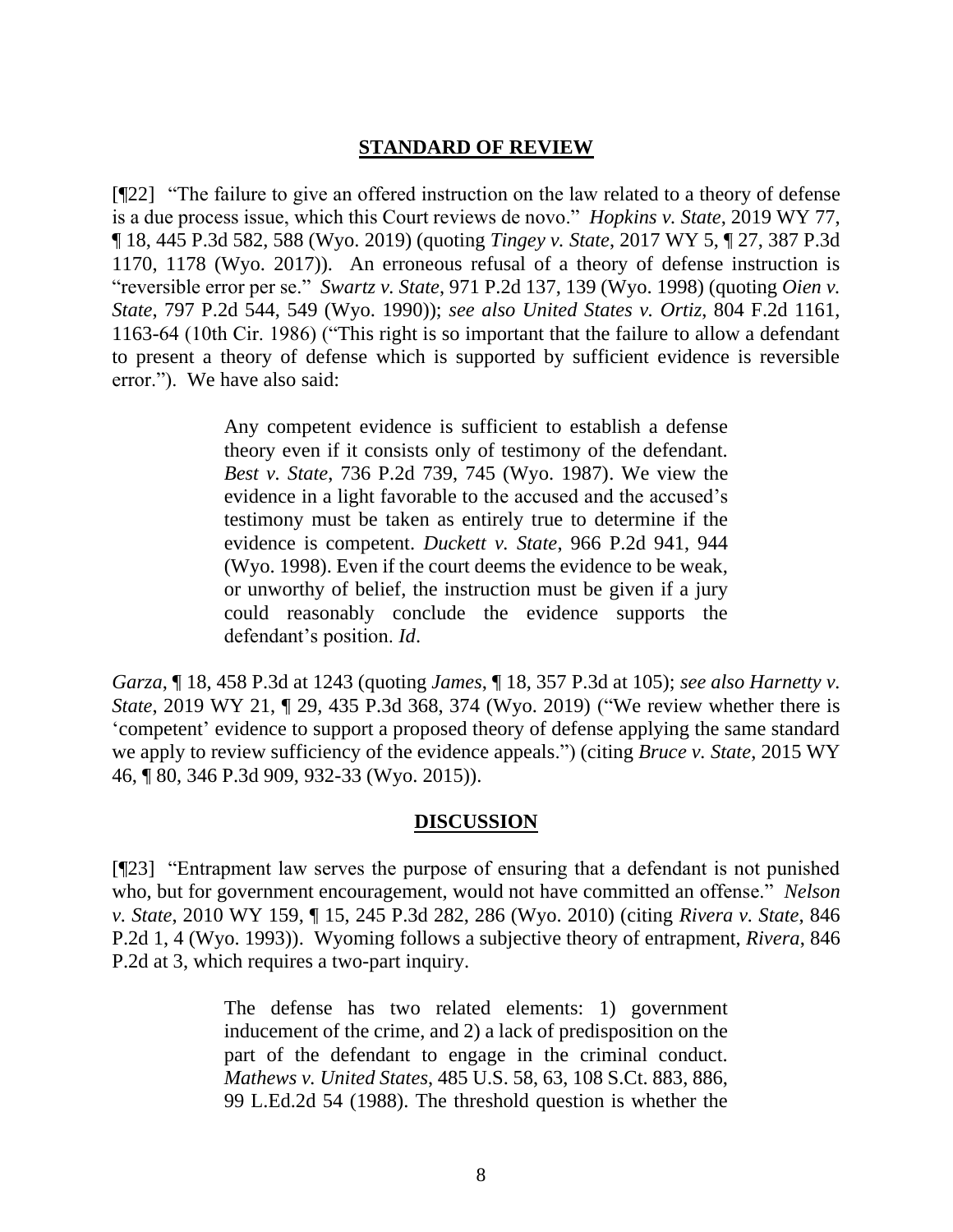police somehow induced the defendant to act illegally or merely provided an opportunity to commit the crime. *[Rivera v.](http://www.westlaw.com/Link/Document/FullText?findType=Y&serNum=1993020863&pubNum=661&originatingDoc=I38088ad2f56b11d9bf60c1d57ebc853e&refType=RP&fi=co_pp_sp_661_3&originationContext=document&vr=3.0&rs=cblt1.0&transitionType=DocumentItem&contextData=(sc.Search)#co_pp_sp_661_3)  State*[, 846 P.2d 1, 3 \(Wyo.1993\).](http://www.westlaw.com/Link/Document/FullText?findType=Y&serNum=1993020863&pubNum=661&originatingDoc=I38088ad2f56b11d9bf60c1d57ebc853e&refType=RP&fi=co_pp_sp_661_3&originationContext=document&vr=3.0&rs=cblt1.0&transitionType=DocumentItem&contextData=(sc.Search)#co_pp_sp_661_3) Once it is determined that inducement is involved, the defendant's predisposition comes into question. *Id*.

*Swartz*, 971 P.2d at 140.

[¶24] "Once a credible entrapment defense is raised, the prosecution has the burden of proving, beyond a reasonable doubt, that a defendant was not entrapped." *United States v. Nguyen*, 413 F.3d 1170, 1178 (10th Cir. 2005) (quoting *United States v. Young*, 954 F.2d 614, 616 (10th Cir. 1992)); *see also* 2 Wayne R. LaFave, *Substantive Criminal Law* § 9.8(f)(4) (3d ed. Oct. 2019 update) ("[O]nce the defendant's threshold responsibility is satisfied (even if by evidence introduced during the prosecution's case-in-chief), the burden is then on the government to negate the defense by showing beyond a reasonable doubt defendant's predisposition or an absence of inducement.") (footnotes omitted). Where the evidence of entrapment is conflicting, the question is one for the jury. *Nelson*, ¶ 22, 245 P.3d at 287 (citing *LaFleur v. State*, 533 P.2d 309, 314 (Wyo. 1975); *Montez v. State*, 527 P.2d 1330, 1332 (Wyo. 1974)).

> The quantum of evidence required to submit an entrapment defense to a jury has been described as "any evidence," "some evidence," "slight evidence," and "more than a scintilla." We believe these phrases are not useful because the ultimate test is whether the evidence (regardless of amount) creates a fact issue requiring submission to the jury.

*Ortiz*, 804 F.2d at 1166 n.4.

[¶25] We turn then to whether the evidence created a fact issue on the questions of inducement and predisposition.

## **A. Inducement**

[¶26] Concerning the question of inducement, we have said:

Entrapment does not arise where one is ready to commit the offense, given but the opportunity. *Higby v. State*, 485 P.2d 380, 384 (Wyo. 1971). Suspected persons can be tested by being offered an opportunity to transgress the law; however, they may not be put under any extraordinary temptation or inducement. *Id*. With respect to what constitutes undue persuasion or enticement, the question is not one of laying a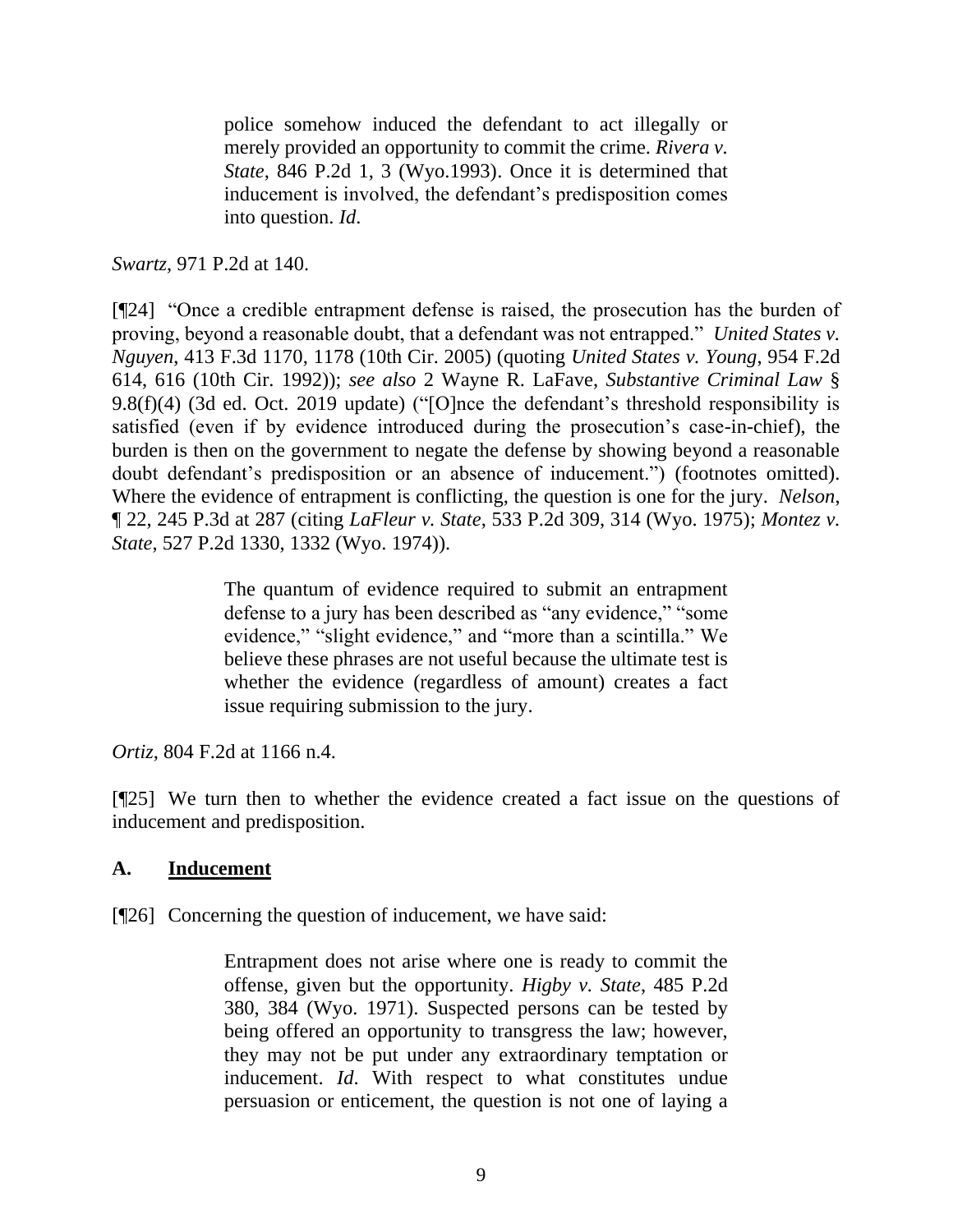trap or trickiness or deceit, but one of seduction or improper inducement to commit a crime. *Swartz*, 971 P.2d at 140. Inducement may arise from persuasion, fraudulent representations, threats, coercive tactics, harassment, promises of reward, or pleas based on need, sympathy or friendship. *Id*.

#### *Nelson*, ¶ 15, 245 P.3d at 286.

[¶27] Viewed in the light most favorable to Mr. Black, the evidence showed that he was interested in a romantic relationship with Ms. Charles, which the State does not dispute. Viewed in that same light, that evidence could potentially persuade jurors that Ms. Charles played on that desire to induce him to find and obtain methamphetamine for her. For example, after nearly every buy or attempted buy, she assured him that she would return to spend time or the night with him. On one occasion, she told him she would go to Florida with him after one or two more buys, and apparently on at least one occasion she kissed him. She in fact admitted that she intended to induce him to obtain the methamphetamine by leading him on when she testified that "Part of the lifestyle of – or living in the lifestyle of drugs is to, I hate to say it, but to lead people on, so that you can get what you want in that life." Viewing the evidence as our standard of review requires, we must conclude that the evidence created a fact issue for the jury on the question of inducement.

[¶28] We are not persuaded otherwise by the cases on which the State relies, as they either support giving the issue to the jury or are distinguishable. For example, in *United States v. Young*, 954 F.2d 614 (10th Cir. 1992), the following occurred:

> The Internal Security Division of the Internal Revenue Service (IRS) placed a female undercover informant, Jacqueline McSwane, at an IRS automated collection service site in Englewood, Colorado, to assist in an investigation of suspected illegal drug activity at the site. Defendant was employed by the IRS at Englewood and became acquainted with McSwane. In a telephone conversation, defendant told McSwane that he liked to smoke marijuana, and McSwane responded that she too liked to smoke marijuana. During the next four months, defendant and McSwane discussed the availability of marijuana. Some time later McSwane, acting under the direction of the government, offered to sell defendant a large amount of marijuana. Defendant agreed to purchase some marijuana and then arranged for another party, Rosa Casillas, to purchase nine pounds. Defendant told Casillas that the marijuana cost \$900 per pound for nine pounds when in fact the cost was \$800 per pound. Defendant intended to use the deception to acquire a tenth pound of marijuana for himself at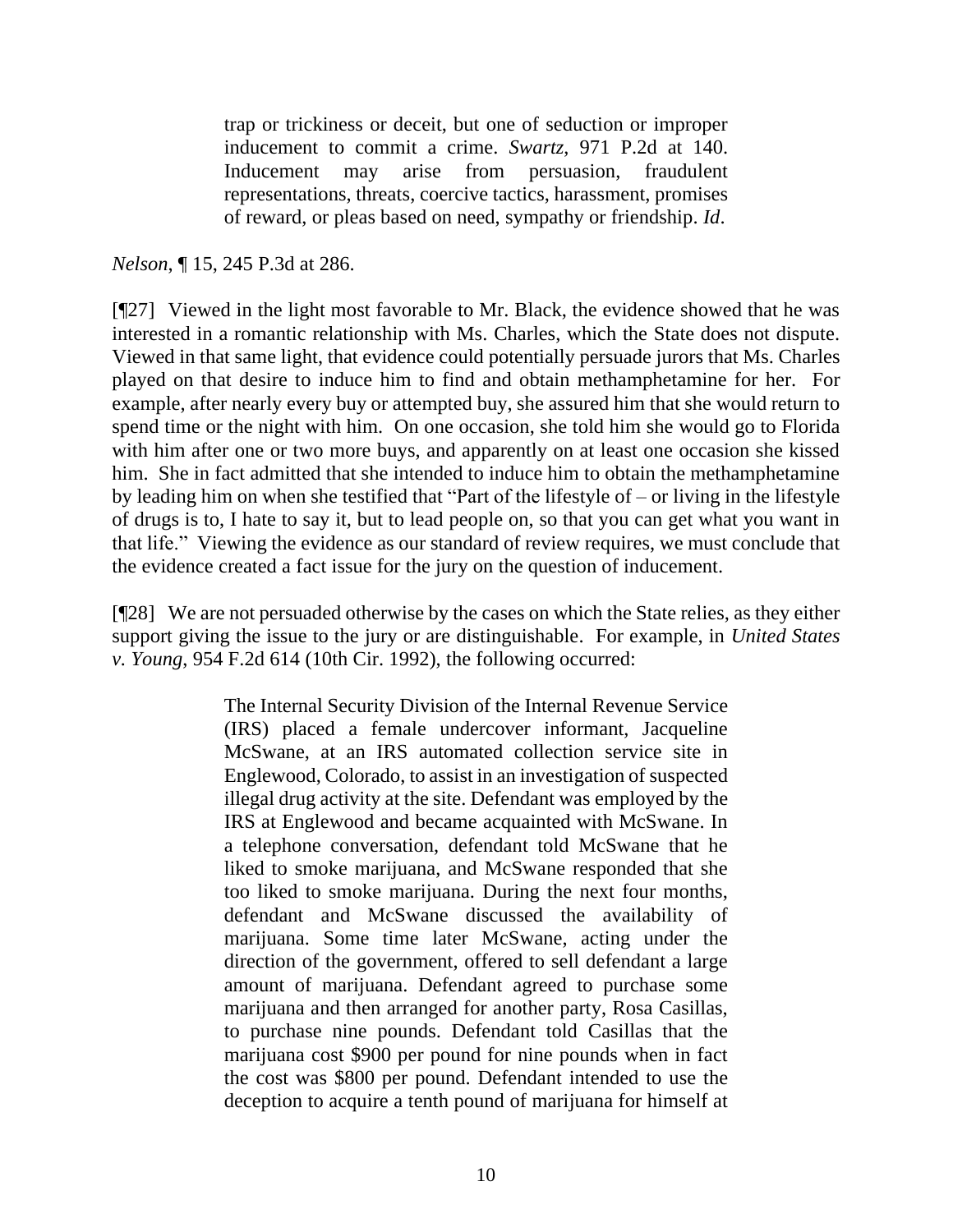no cost. The sale went off as planned, and defendant and Casillas were in the process of leaving to get money for an additional fifteen pounds when they were arrested.

*Young*, 954 F.2d at 615-16.

[¶29] The issue in *Young* was not whether the jury should have been instructed on the entrapment defense. The trial court gave the instruction but denied the defendant's motion for a judgment of acquittal, by which he had asserted he was entrapped as a matter of law. *Young*, 954 F.2d at 615. In upholding the lower court, the Tenth Circuit agreed that "there was sufficient evidence to create a question of fact for the jury regarding the defense of entrapment." *Id*. at 617. Given that the facts in *Young* arguably reflect less evidence of inducement and more of predisposition, which we discuss below, we fail to see how it supports refusing an entrapment instruction in this case. Instead, the decision confirms the minimal evidence required to support an entrapment instruction.

[¶30] The State also directs us to *United States v. Elder*, 90 F.3d 1110, 1135 (6th Cir. 1996), in which the court found no evidence to support an entrapment instruction where an informant had a sexual relationship with the defendant. The decision is factually distinguishable. In *Elder*, the defendant was a managing member of a Florida gang involved in a wide range of criminal activities, and the evidence showed that he had been involved in those activities long before he met the informant. *Id*. That type of evidence is entirely absent from the record before us. Moreover, while the Sixth Circuit also found that Elder's transactions with the informant preceded any sexual relationship between the two, the court did not announce a bright line rule that a physical relationship must be consummated before an improper inducement may be found. *Id*.

[¶31] *United States v. Cuervelo*, 949 F.2d 559, 567 (2nd Cir. 1991), which the State cites for the proposition that a showing must be made that the government "consciously set out to use sex as a weapon in its investigatory arsenal," is likewise distinguishable. *Cuervelo* concerned an outrageous government conduct defense, not an entrapment defense. That defense "examines neither the defendant's predisposition to commit the crime nor the likely effect of police conduct on [the defendant]" and instead focuses purely on the conduct of the police as it affects the fairness of the charges. *Rivera*, 846 P.2d at 4. The holdings in *Cuervelo* therefore do not restrict the circumstances under which a defendant may assert an entrapment defense.

[¶32] In sum, the State's reliance on the above cases and the others cited in its brief to support the refusal of an entrapment instruction is misplaced. The cases simply do not change the fact that only minimal evidence is required to support a defendant's request for a theory of defense instruction. The question is not whether Mr. Black proved his case for government inducement, but is instead whether the evidence was sufficient to create a fact issue to be decided by a properly instructed jury. *Nelson*, ¶ 27, 245 P.3d at 288. The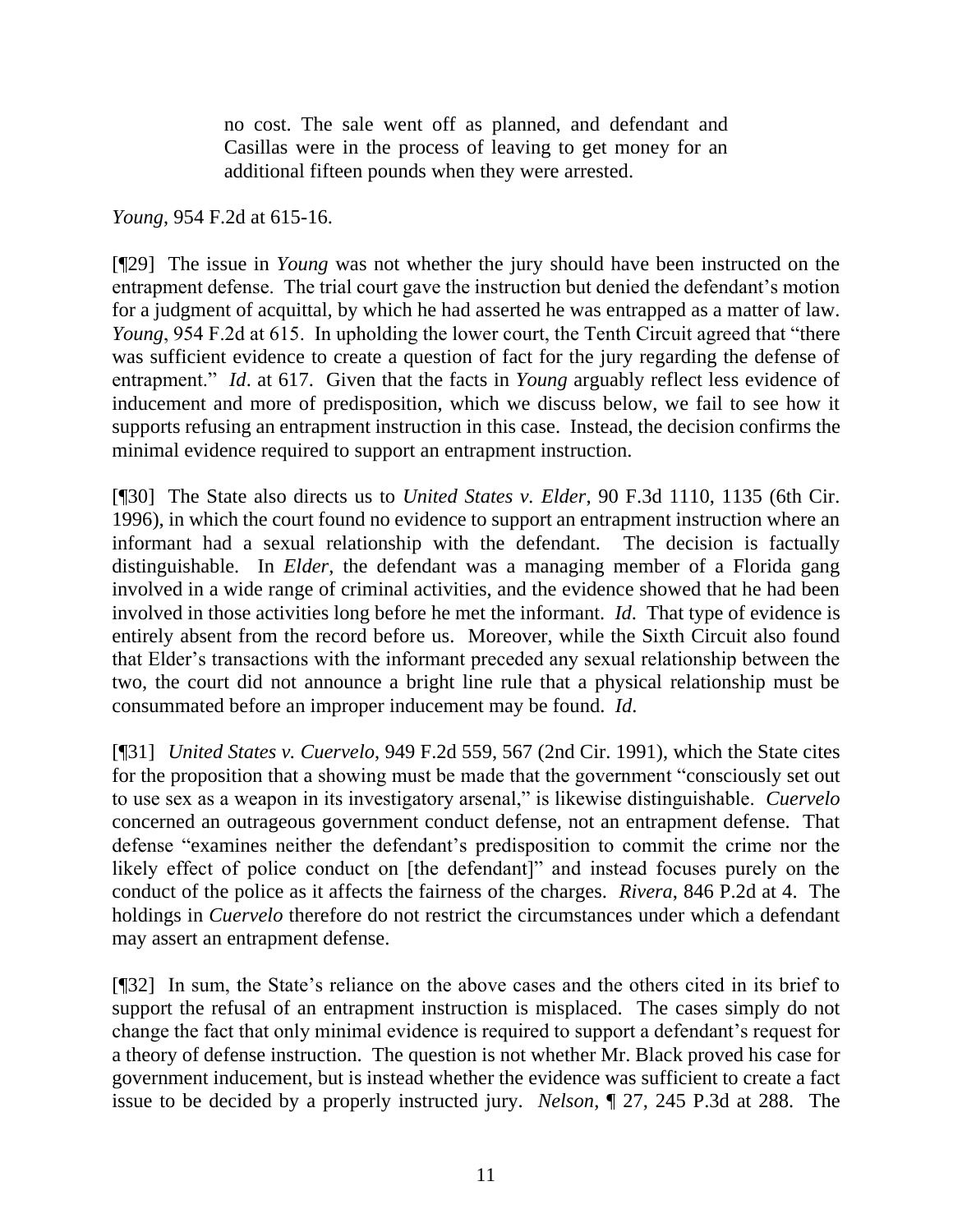answer to that question is yes, so we turn to the question of Mr. Black's predisposition to commit the crimes.<sup>6</sup>

# **B. Predisposition**

[¶33] Predisposition is determined by "looking to the totality of circumstances involved in the particular transactions in question." *Janski v. State*, 538 P.2d 271, 276 (Wyo. 1975).

> In asking whether a defendant was "predisposed" to a certain crime, we ask about his "inclination to engage in the illegal activity . . . [his] read[iness] and willing[ness] to commit the crime." *United States v. Young*, 954 F.2d 614, 616 (10th Cir. 1992). The necessary inclination, this court has said, may be suggested by evidence of the "defendant's desire for profit, his eagerness to participate in the transaction, his ready response to the government's inducement offer, or his demonstrated knowledge or experience in the criminal activity under investigation." *United States v. Fadel*, 844 F.2d 1425, 1433 (10th Cir. 1988).

*United States v. Dykes*, 718 F.3d 1282, 1291-92 (10th Cir. 2013); *see also Janski*, 538 P.2d at 275 (quoting Anno., *Entrapment-Narcotics Offense*, 33 A.L.R.2d 886, § 3) (looking to whether defendant "offered to make a sale prior to any solicitation, or was willing to do so, as shown by ready complaisance").

<sup>6</sup>We also note that the fact that there were multiple transactions between Mr. Black and Ms. Charles does not provide a basis to take the question of inducement from the jury. Where there is evidence of "closely connected transactions without any intervening events, a jury question may be present as to whether the subsequent transaction arose from the government's inducement of prior transactions." *Nguyen*, 413 F.3d at 1180. The question is whether the evidence shows "a factual distinction between defendant's manifested state of mind during those [multiple] transactions." *Id*.; *see also Sherman v. United States*, 356 U.S. 369, 374, 78 S.Ct. 819, 822, 2 L.Ed.2d 848 (1958) ("It makes no difference that the sales for which petitioner was convicted occurred after a series of sales. They were not independent acts subsequent to the inducement but part of a course of conduct which was the product of the inducement."); *United States v. Beal*, 961 F.2d 1512, 1517 (10th Cir. 1992) ("Because the two counts were founded upon one continuous course of conduct, it follows that the original inducement which 'beguiled' [the defendant] carried over to the second charge."). Here, the record contains evidence that from the first transaction through the final one, Mr. Black had a continuing romantic interest in Ms. Charles. In the first attempted buy, he openly expressed his feelings for her, and in the final buy, he stated that he was committing a felony for her, declined to take gas money from her, and urged her to use any sale proceeds to pay her outstanding fines. In turn, she repeatedly told him she would spend the night with him and on at least one occasion told him she would go to Florida with him. There is thus at least some evidence from which the jury could find that each transaction was motivated by the original inducement of a relationship with Ms. Charles, and that Mr. Black's state of mind did not change in that respect over the course of the transactions.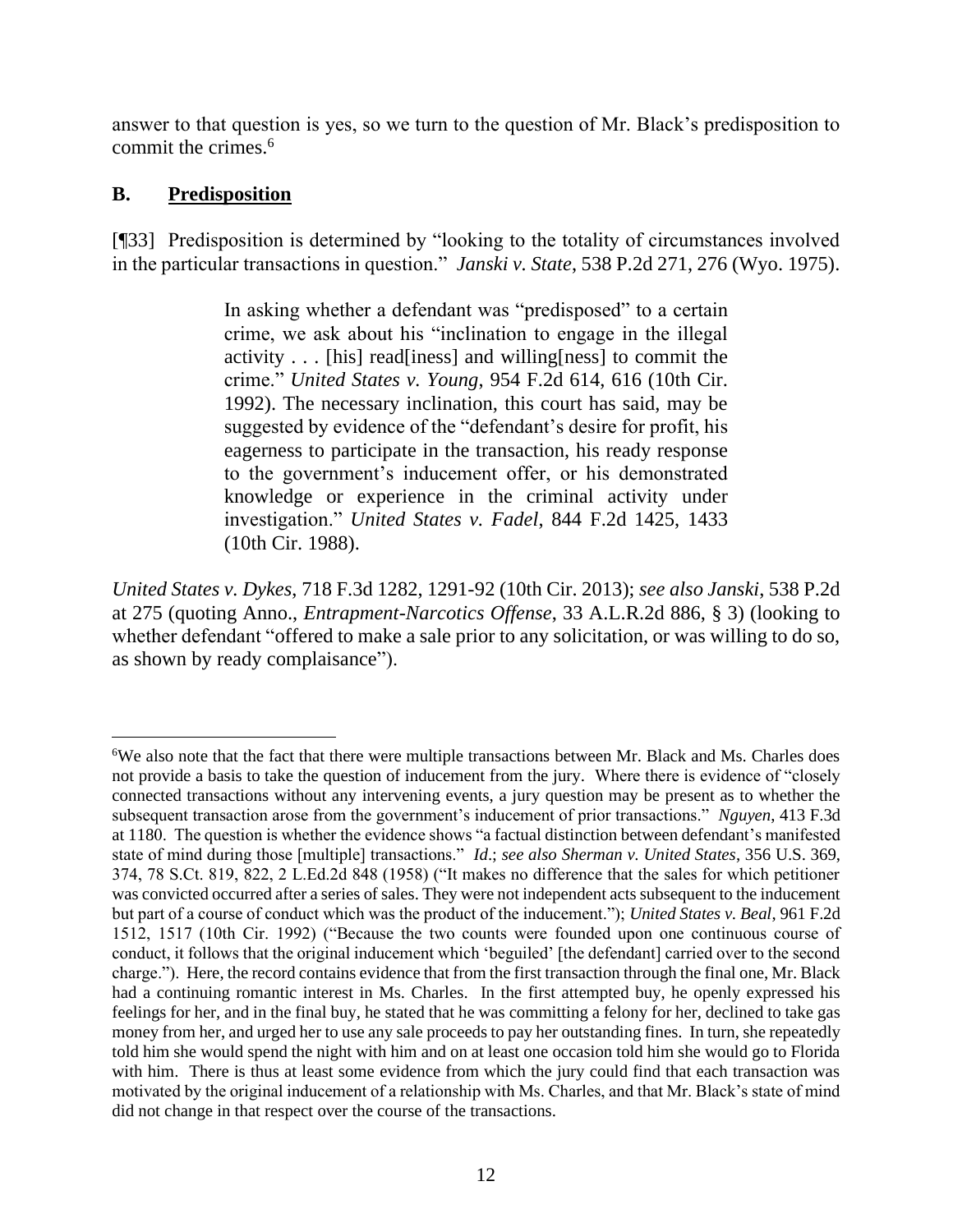[¶34] The question before us is again whether the record contains sufficient evidence to create an issue of fact concerning Mr. Black's predisposition to commit the crimes. In that regard, when we view the record in Mr. Black's favor, it shows that: he twice expressed his view that Ms. Charles should not do methamphetamine; he questioned why she needed so much methamphetamine; he declined to take methamphetamine with Ms. Charles due to his desire to avoid a parole violation; he did not have a ready supply of methamphetamine available to sell or even a ready and reliable supplier; he did not have a ready supply of cash to purchase the methamphetamine; he felt he was committing a felony for Ms. Charles; and he did not profit from the transactions with Ms. Charles.

[¶35] The Tenth Circuit has cited the same or similar factors as relevant to the question of predisposition.

> Throughout his testimony, Sgt. Mayes reiterated that at no time did Mr. Beal appear reluctant to deal with him or otherwise indicate Mr. Beal's actions were not the product of his free will. Mr. Silva, however, repeated statements made to him by Mr. Beal that he was not dealing in "dope," and that he was working and going to school. Indeed, Mr. Silva testified that after the second transaction, Mr. Beal stated, "You know, Roger, I'm not selling dope. I done this as a favor to you."

*Beal*, 961 F.2d at 1515. By footnote, the court added:

Made clear in the evidence are several other facts. First, at no time did Mr. Beal have methamphetamine in his possession to sell. Second, the purchase money received from Sgt. Mayes was given by Mr. Beal to a third person. Third, no evidence was produced showing defendant took money for himself. Fourth, Mr. Beal's only source of drugs was through Bob, who was not always able to deliver the requested substance. While these facts are not dispositive, they do bear on the question of Mr. Beal's predisposition to deal in controlled substances.

*Id.* at 1515 n.4.

[¶36] While this case and *Beal* do not line up factor for factor, the similarities illustrate the factual dispute concerning Mr. Black's predisposition to commit the crimes here. In particular, Mr. Black stated he was obtaining the methamphetamine and getting nothing out of it, suggesting he was doing it as a favor to Ms. Charles. For the larger purchases, he gave Ms. Charles' funds directly to a third person, and there is no evidence he profited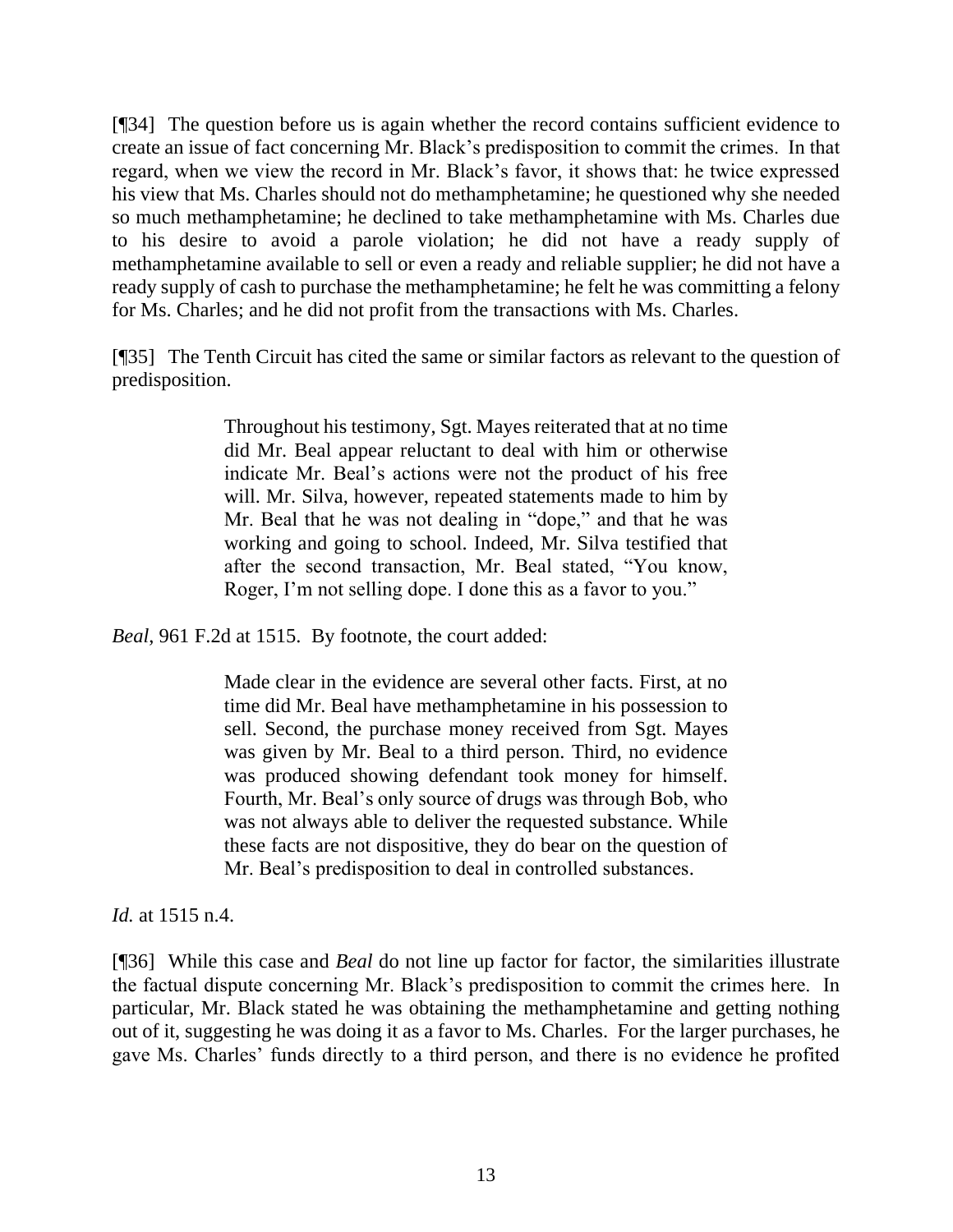from any of the transactions.<sup>7</sup> Additionally, like the defendant in *Beal*, Mr. Black did not seem to have a particularly ready and reliable source of methamphetamine, often needing to try multiple sources and commenting that he was not sure what he could get, if anything. Given this record, we must conclude that Mr. Black made the required minimal showing that a question of fact existed as to whether he was predisposed to commit these crimes.

[¶37] The State nonetheless contends that the question was not one for the jury. It asserts that Mr. Black volunteered to obtain the methamphetamine for Ms. Charles and that that act of volunteering conclusively established his predisposition to commit the crimes. In support, it points to the testimony of an officer involved in the controlled buys and to Ms. Charles' testimony. The officer testified, "Ms. Charles informed us that, from conversations with the Defendant, that the Defendant had told Ms. Charles that if Ms. Charles was unable to get methamphetamine from Ms. Bradford, the Defendant would obtain and sell methamphetamine to Ms. Charles." Ms. Charles testified:

> Q. Did you meet with Special Agent Chad Quarterman and Special Agent Mike Gale, and have a conversation with them about purchases from the Defendant?

A. Yes, sir.

Q. What was the nature of the conversation that you had with Agents Gale and Quarterman?

A. Just that Roger Black had – and I had spoke about getting methamphetamine.

[¶38] We disagree that this testimony conclusively established Mr. Black's predisposition to sell methamphetamine. The testimony does not tell us what was said between Mr. Black and Ms. Charles, what the circumstances of that conversation were, who approached whom, or who initiated the discussion of obtaining the methamphetamine. In short, the testimony did not establish that Mr. Black volunteered his services as argued by the State.<sup>8</sup>

[¶39] We do not intend to suggest that the testimony concerning Ms. Charles' initial contact with Mr. Black, or any of the other evidence cited by the State in support of

<sup>7</sup> For at least the two larger purchases of methamphetamine, Ms. Charles fronted Mr. Black the money to make the purchases, meaning she allowed him to take the money before he provided her the product. While we agree with the State that the fronting of money to make a buy is not dispositive on the question of inducement or predisposition, *Beal* shows that it is certainly a relevant consideration.

<sup>&</sup>lt;sup>8</sup> We also reject the State's assertion that the evidence cannot support a finding that DCI was targeting Mr. Black when the conversation took place. At the time of their conversation, Ms. Charles was on the DCI payroll as a confidential informant and any efforts she made to obtain methamphetamine were undertaken in that role. That is sufficient evidence to allow a jury to determine whether Mr. Black was targeted.